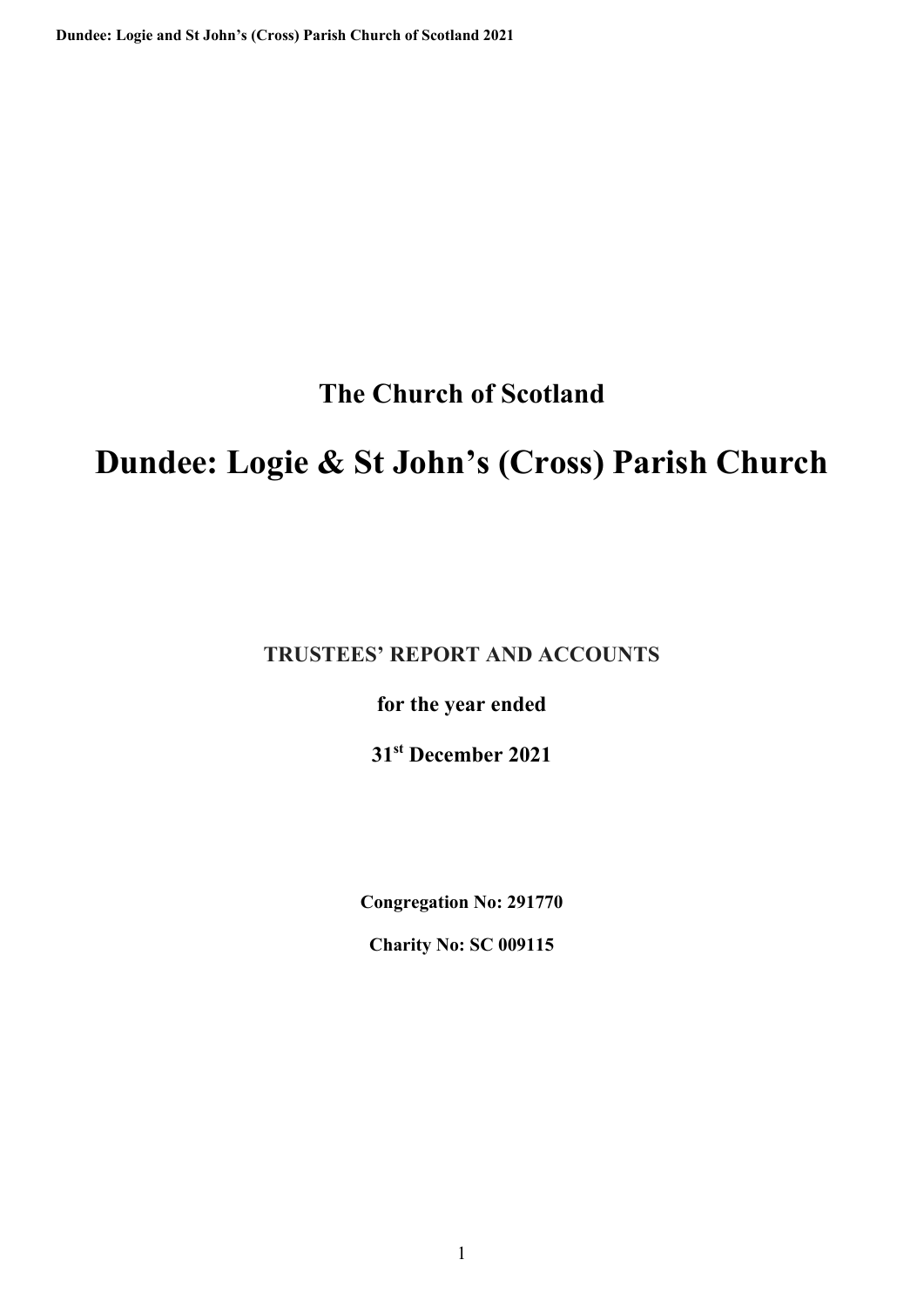# **Reference and Administrative Information**

| <b>Charity Name:</b>                | Dundee: Logie and St John's (Cross) Parish Church of Scotland                                                   |
|-------------------------------------|-----------------------------------------------------------------------------------------------------------------|
| <b>Charity Registration Number:</b> | SC009115                                                                                                        |
| Congregation Reference No:          | 291770                                                                                                          |
| <b>Contact Address:</b>             | The Treasurer<br>Logie and St John's (Cross) Parish Church<br><b>Shaftesbury Terrace</b><br>Dundee<br>$DD2$ 1HJ |

#### **Trustees**

The following members of the Kirk Session are the trustees:

| Glyn Bengough                                    | Ramanee Bengough                                                     |  |  |
|--------------------------------------------------|----------------------------------------------------------------------|--|--|
| Alison Cormack (from 13 <sup>th</sup> June 2021) |                                                                      |  |  |
| <b>Frances Dent</b>                              | John Dent                                                            |  |  |
| Michael Duffy                                    | Alexander Duncan                                                     |  |  |
| Jennifer Hanslip                                 | Fiona Low                                                            |  |  |
| Catherine McLean                                 | William McLean                                                       |  |  |
| Pamela Nesbitt                                   | Thomas Taylor                                                        |  |  |
| William Valentine (from $16th$ May 2021)         |                                                                      |  |  |
| <b>Rev Catriona Morrison</b>                     | (Interim Moderator from $23rd$ November 2020 until $11th$ July 2021) |  |  |
| Rev James Wilson                                 | (Interim Moderator from $12th$ July 2021 until $19th$ October 2021)  |  |  |
| Rev Grant Maclaughlan                            | (Minister from 20 October 2021)                                      |  |  |

## **Principal Office-bearers**

| Minister:<br><b>Rev Catriona Morrison</b><br>Rev James Wilson<br>Session Clerk:<br>Church Treasurer: | (from $20th$ October 2021)<br>Rev Grant Maclaughlan<br>(Interim Moderator from 23 <sup>rd</sup> November 2020 until 11 <sup>th</sup> July 2021)<br>(Interim Moderator from $12th$ July 2021 until $19th$ October 2021)<br>Michael Duffy<br>Glyn Bengough |
|------------------------------------------------------------------------------------------------------|----------------------------------------------------------------------------------------------------------------------------------------------------------------------------------------------------------------------------------------------------------|
| <b>Independent Examiner:</b>                                                                         | Sheena Gibson FCCA (Director, James Hair & Co)<br>59 Bonnygate<br>Cupar<br><b>KY154BY</b>                                                                                                                                                                |
| <b>Bankers:</b>                                                                                      | Royal Bank of Scotland,<br>3 High Street, Dundee DD1 9LY                                                                                                                                                                                                 |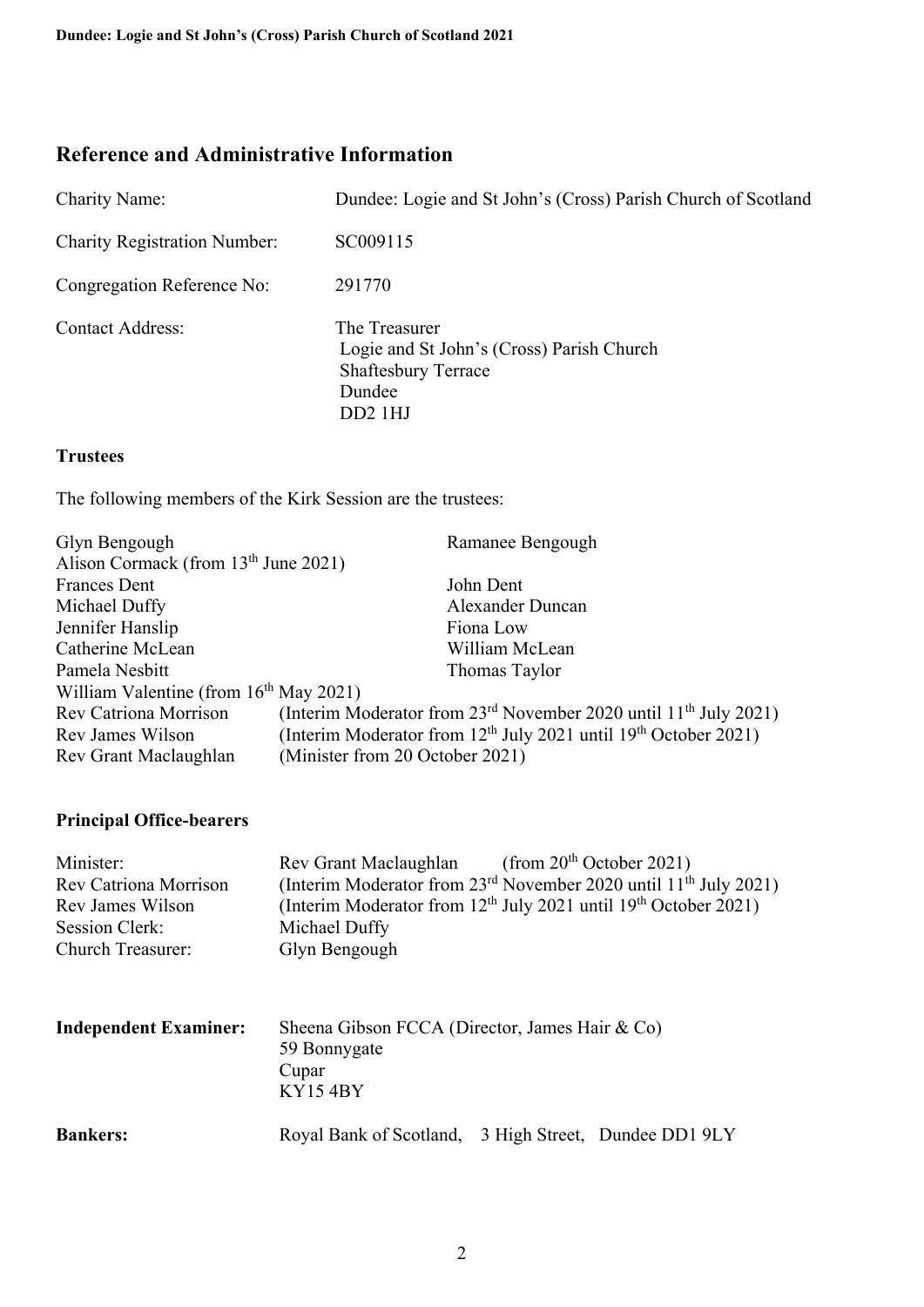# **TRUSTEES' ANNUAL REPORT for the year ended 31st December 2021**

## **Structure, Governance and Management**

#### **Governing Document**

The Church is administered in accordance with the terms of the Unitary Constitution.

#### **Recruitment and Appointment of Trustees**

Members of the Kirk Session are the charity trustees. The Kirk Session members are the elders of the church and are chosen from those members of the church who are considered to have the appropriate gifts and skills. The minister, who is a member of the Kirk Session, is elected by the congregation and inducted by Presbytery.

#### **Organisational Structure**

The Kirk Session, which meets at least six times a year, is responsible for all affairs within the church.

# **Objectives and Activities**

The Church of Scotland is Trinitarian in doctrine, Reformed in tradition and Presbyterian in polity. It exists to glorify God and to work for the advancement of Christ's Kingdom throughout the world. As a national Church, it acknowledges a distinctive call and duty to bring the ordinances of religion to the people in every parish of Scotland through a territorial ministry. It co-operates with other Churches in various ecumenical bodies in Scotland and beyond. The mission statement of this congregation states that "we exist to glorify God by growing in grace and Christ-like character, and by seeking to bring others to know Jesus Christ as their Saviour and Lord".

#### **Our activities are described below, with many of these changed due to the Covid-19 pandemic since March 2020, in accordance with government advice.**

We meet on Sundays for worship at 11 am either in-person, or online. Usual activities for children on Sundays were suspended due to the pandemic. An online Bible study group meets on Tuesday evenings at 7:30pm. The congregation meets for tea and coffee on Sundays after the service, either online or in person in the church garden or halls. Congregational lunches, previously monthly, were suspended due to restrictions. Nonmembers continue to be welcome at all church events.

The Church of Scotland Guild meets monthly or fortnightly when regulations permit, with topical speakers invited, and contributions made to Christian charities. The Guild also runs *Connect with a Cuppa.* This fortnightly event is open to anyone who would like to drop in for tea and a chat, and has met in the church garden or halls depending on Covid restrictions. *Toddlers & Co* did not meet during 2021.

Ministers have acted as a chaplain to Blackness and Victoria Park Primary Schools and to Harris Academy. The schools would usually hold end of term services and concerts in the church. Many community groups meet in the church halls, according to Government restrictions operating: Guiding and Scouting units (all age groups), the local Community Council, Alcoholics Anonymous, and a range of interest, exercise and dancing groups for all ages.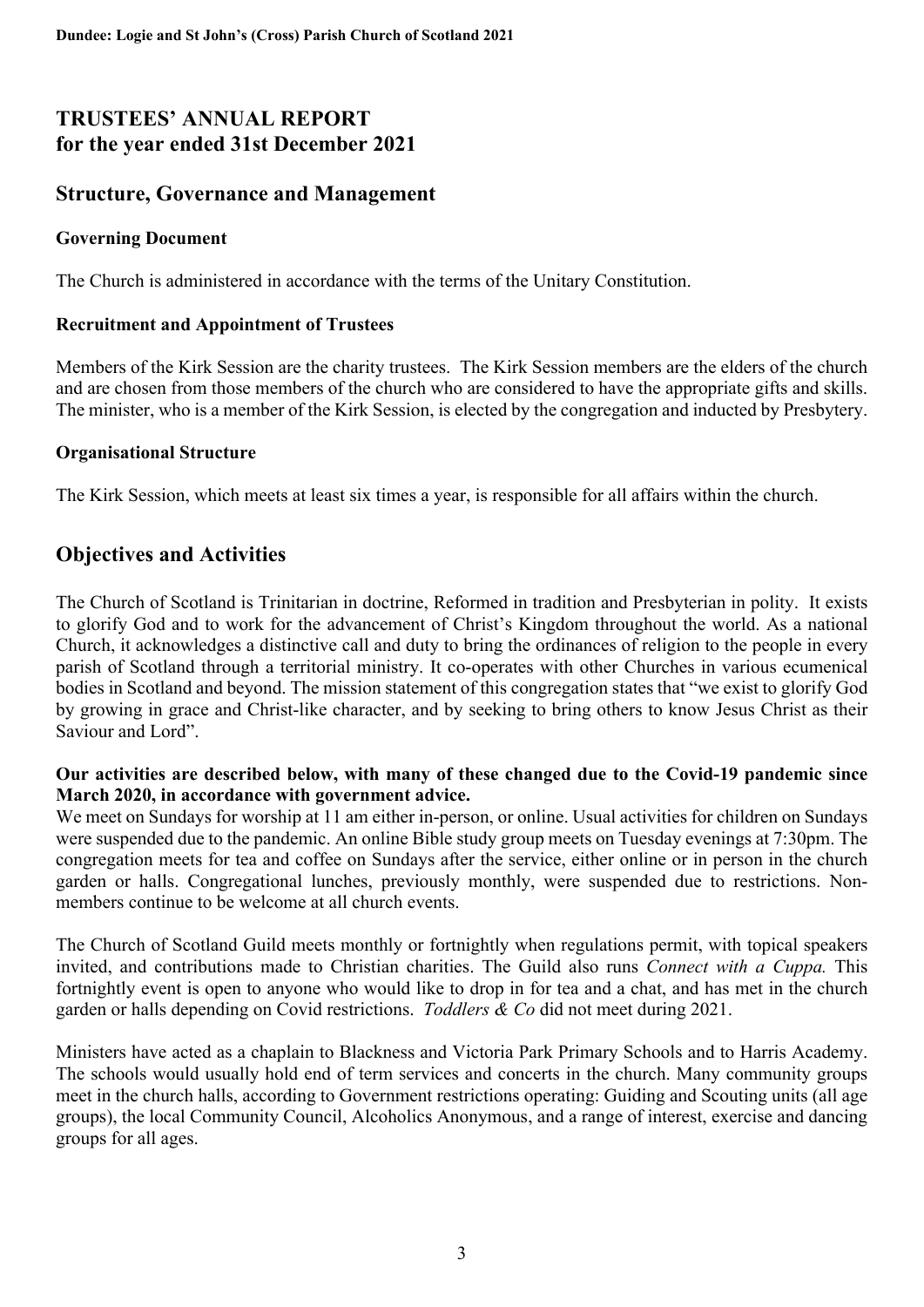# **Trustees' Annual Report (cont'd)**

# **Achievements and Performance**

The pandemic continued to disrupt Church activities in 2021, but there were encouraging developments during the year, and the Trustees are positive towards the challenges ahead.

The church was in Vacancy during most of 2021, with two Interim Moderators acting during 2021 (Rev Catriona Morrison and Rev James Wilson). Rev Catriona Morrison and Rev Marc Prowe were employed as Locum Ministers for 2 days per week from 1<sup>st</sup> December 2020 to 11<sup>th</sup> July 2021. Our new minister, Rev Grant Maclaughlan, was inducted to the charge on 20<sup>th</sup> October 2021 (employed 60% on parish duties, 40% on Presbytery duties in his first year). During 2021 the moderators, locum ministers, elders, and church members continued to develop the worship, work and witness of the congregation within our church family, the parish, and beyond. Sunday services were recorded and placed on the church website (www.logies.org) for viewing online during January to early April due to Government Covid restrictions, watched typically on 30 devices each week. At noon on a Sunday we held a virtual coffee -social time for 30 minutes, with typical attendance of 20 congregation. In-person Sunday Services restarted at Easter 2021, continuing until Christmas Day 2021, when restrictions were increased again. Advice from the Scottish Government and the Church of Scotland, Dundee Presbytery, was followed to decrease the spread of Covid-19 variants, with use of hand sanitisers, mask wearing, social distancing and controlled entry and exit. Contact details were obtained in accordance with Scottish Government Test and Protect regulations.

The online bible study group met on Tuesday evenings at 7:30pm for one hour during much of the year, with typical attendance of 15-20, with members from other local churches attending from time to time. Guild meetings (usually attended by 20-25 women and men, involving worship, fellowship, and informative speakers) restarted in September 2021. Connect with a Cuppa (usually attended by 15-20 people drawn from both congregation and the local community) ceased in January to March, but then restarted in the spring and summer meeting outdoors in the church garden, and then returning into the church halls as permitted. Major refurbishment of the Manse took place during the summer and autumn.

Information and a weekly newsletter was circulated to congregation members via email or post. The church website contains the archived newsletters, together with the online services. Information is also published on the Church Facebook Page. Retiring collections totalling £1,046 (excluding gift aid) were made for Poppy Scotland, and Christian Aid. Due to the pandemic restrictions, School Church Services did not take place, and Toddlers and Co was not restarted.

# **Financial Review**

In common with many churches, our finances have suffered due to the pandemic, but our outlook has improved as compared with 2020, and we have been able to undertake substantial work to maintain the value and utility of both manse and church buildings.

The principal source of income is offerings from members and adherents. The majority of these are given by monthly standing orders with a few more by the weekly envelope scheme. Most donors have signed Gift Aid declarations and tax is reclaimed. The small donation Gift Aid scheme is used for open plate donations.

Congregational giving for the general funds increased by about £5,500 (plus associated Gift Aid still to be claimed) in 2021 as compared with 2020, reversing the previous year's decrease. This was largely due to a generous response to the National Giving Day appeal in October, raising £7,104 (excluding Gift Aid).

Major essential refurbishments and ongoing maintenance totalling approximately £30,000 were undertaken at the Manse during the vacancy, enabled by the generous support of a £16,500 grant from the Arklay Street Manse Fund, authorised by Dundee Presbytery. This refurbishment included internal repainting, replacement of worn floor coverings, refurbishment of the ensuite bathroom, and essential works on electrics, windows, and kitchen.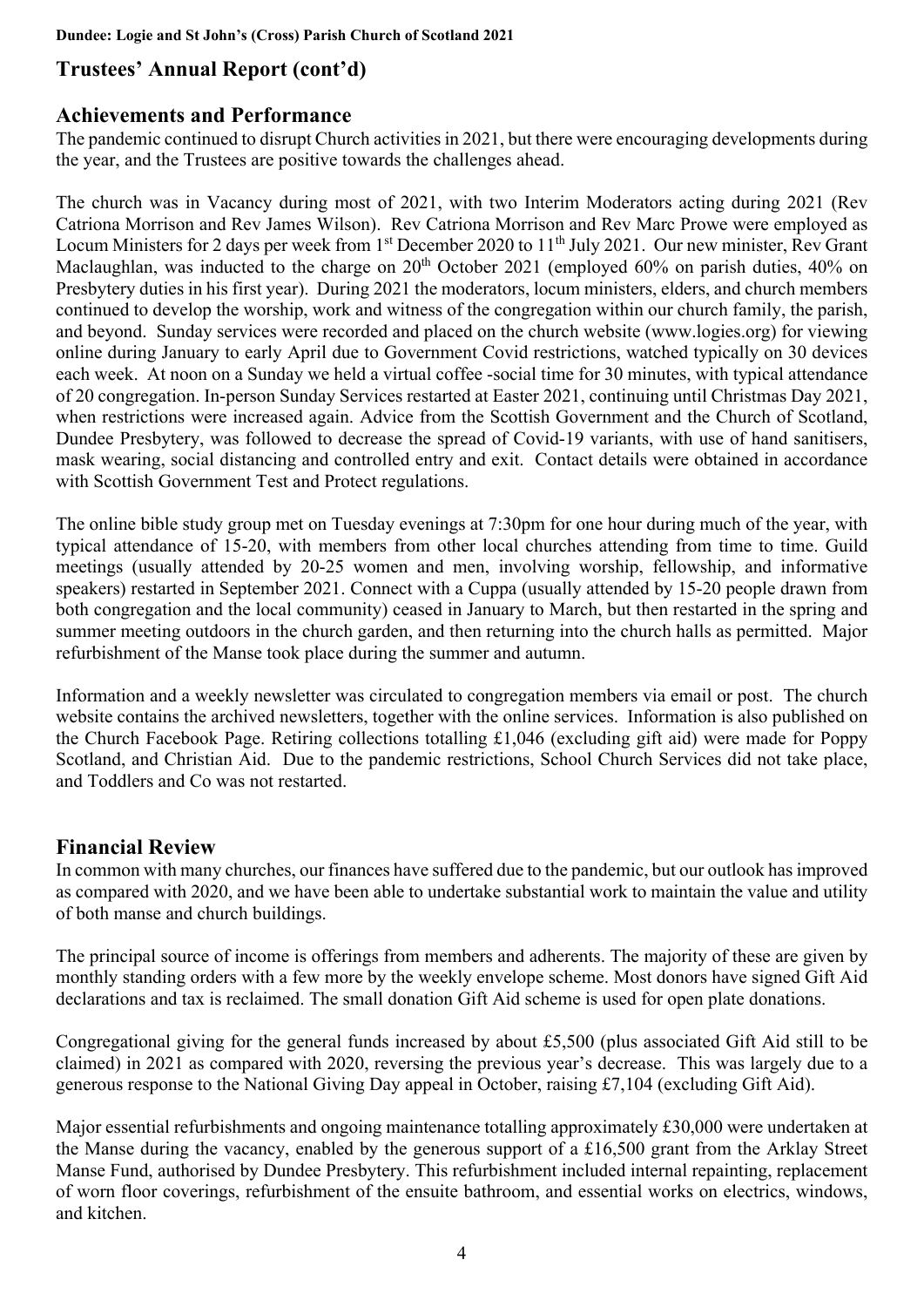**Dundee: Logie and St John's (Cross) Parish Church of Scotland 2021**

# **Trustees' Annual Report (cont'd)**

Further steeplejack roof maintenance was required on the church roof costing £6,518 and completed in September 2021 (VAT paid on the roof repairs to be reclaimed under the listed places of worship scheme). Gas heating costs decreased due to a £1,325 refund for VAT incorrectly overcharged by SSE (at 20% instead of 5% for the charity rate, during a 14 month period). We await replacement of our non-functional electricity meter, and a refund of initial excess electricity charges from Opus (who currently charge us only for standing charge costs of £111 per year). Savings were made whilst the buildings were closed on heating, waste collections and halls cleaning, and we changed telecom and waste collection providers. The Ministeries and Mission contribution of £27,709 (vacancy rate) was paid in full, and we employed a Locum Ministry team for 2 days per week – resulting in the increased pulpit supply cost of £7,326.

Income from hall rentals was £844 greater than in 2020, as Covid-19 restrictions were relaxed to allow organisations to meet inside the halls again, and there was interest in hall rental from other community groups.

## **Reserves Policy**

It is the Trustees' policy to hold reserves of approximately six months' expenditure. At the year end of 2021 the Church held unrestricted funds of £47,702, of which £1,310 was attributable to congregational organisations, and £27,659 to the Designated Kirk Session of Dundee Fund. This balance equates roughly with 7 months of the 2021 expenditure, although the Designated Fund is not intended for day-to-day expenditure. The Church held £166 in restricted funds which have been provided for the purposes specified in Note 2.

## **Statement of Trustees' Responsibilities**

The members of the Kirk Session must prepare financial statements which give sufficient detail to enable an appreciation of the transactions of the Church during the financial year. The members of the Kirk Session are responsible for keeping proper accounting records which, on request, must reflect the financial position of the Church at that time. This must be done to ensure that the financial statements comply with the Charities and Trustee Investment (Scotland) Act 2005, the Charities Accounts (Scotland) Regulations 2006 and the Regulations Anent Congregational Finance approved by the General Assembly of the Church of Scotland in 2007. They are also responsible for safeguarding the assets of the Church and must take reasonable steps for the prevention and/or detection of fraud and other irregularities.

Approved by the Trustees and signed on their behalf,

**Rev Grant Maclaughlan Dr Michael Duffy** 

**Date ………………………….. Date …………………………..** 

**Minister Session Clerk**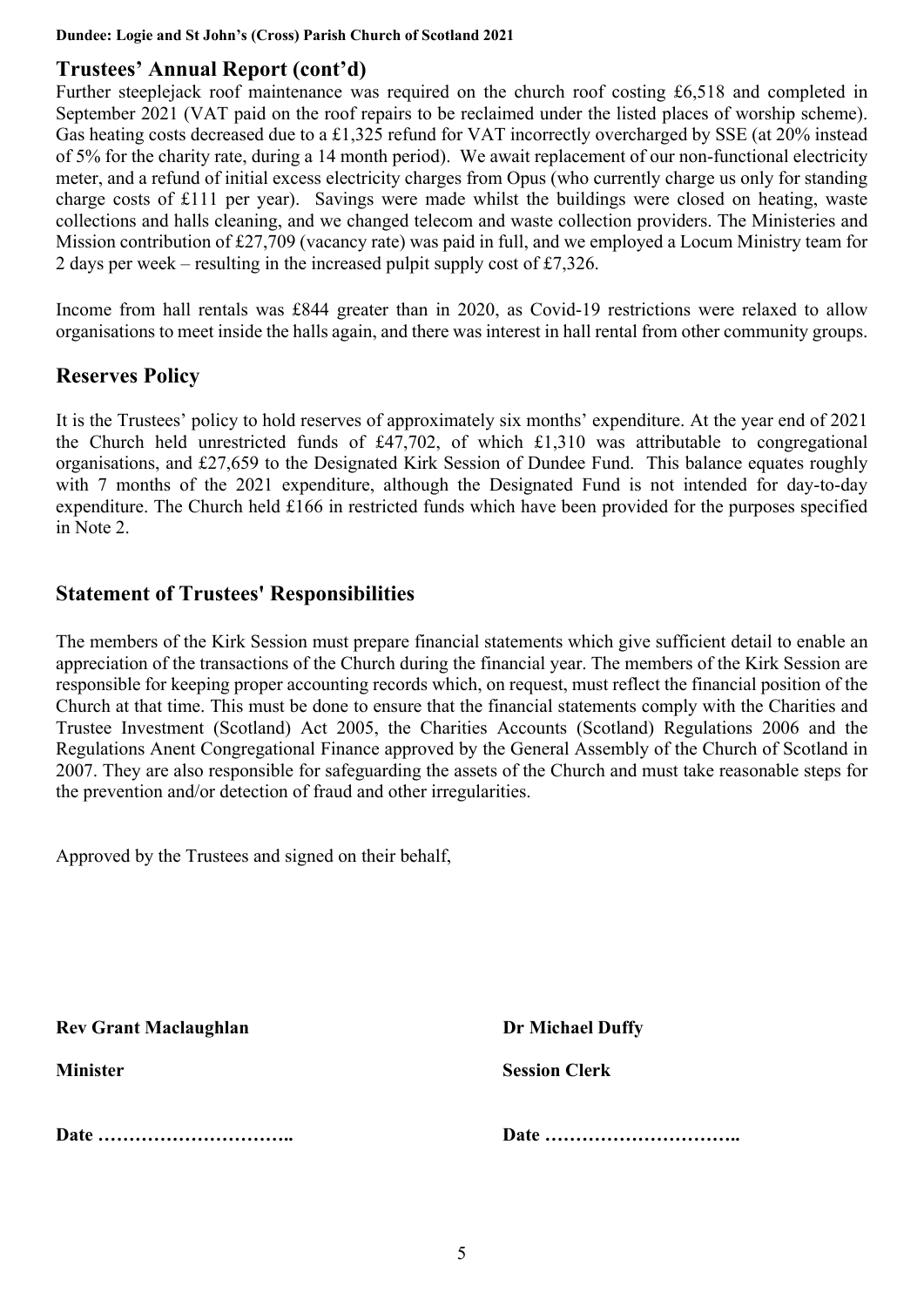**Dundee: Logie and St John's (Cross) Parish Church of Scotland 2021**

# **INDEPENDENT EXAMINER'S REPORT**

### **to the Trustees of Dundee: Logie & St John's (Cross) Parish Church**

I report on the accounts of the charity for the year ended 31st December 2021 which are set out on pages 7 to 12.

#### **Respective responsibilities of trustees and examiner**

The charity's trustees are responsible for the preparation of the accounts in accordance with the terms of the Charities and Trustee Investment (Scotland) Act 2005 and the Charities Accounts (Scotland) Regulations 2006. The charity trustees consider that the audit requirement of Regulation 10(1) (d) of the Accounts Regulations does not apply. It is my responsibility to examine the accounts as required under section 44(1) (c) of the Act and to state whether particular matters have come to my attention.

#### **Basis of independent examiner's statement**

My examination is carried out in accordance with Regulation 11 of the Charities Accounts (Scotland) Regulations 2006. An examination includes a review of the accounting records kept by the charity and a comparison of the accounts presented with those records. It also includes consideration of any unusual items or disclosures in the accounts, and seeks explanations from the trustees concerning any such matters. The procedures undertaken do not provide all the evidence that would be required in an audit, and consequently I do not express an audit opinion on the view given by the accounts.

#### **Independent examiner's statement**

In the course of my examination, no matter has come to my attention

- 1. which gives me reasonable cause to believe that in any material respect the requirements:
	- to keep accounting records in accordance with Section 44(1) (a) of the 2005 Act and Regulation 4 of the 2006 Accounts Regulations, and
	- to prepare accounts which accord with the accounting records and comply with Regulation 9 of the 2006 Accounts Regulations have not been met, or
- 2. to which, in my opinion, attention should be drawn in order to enable a proper understanding of the accounts to be reached.

Name: Sheena Gibson FCCA (Director, James Hair & Co)

Address: 59 Bonnygate Cupar KY15 4BY

Date: ……………………………….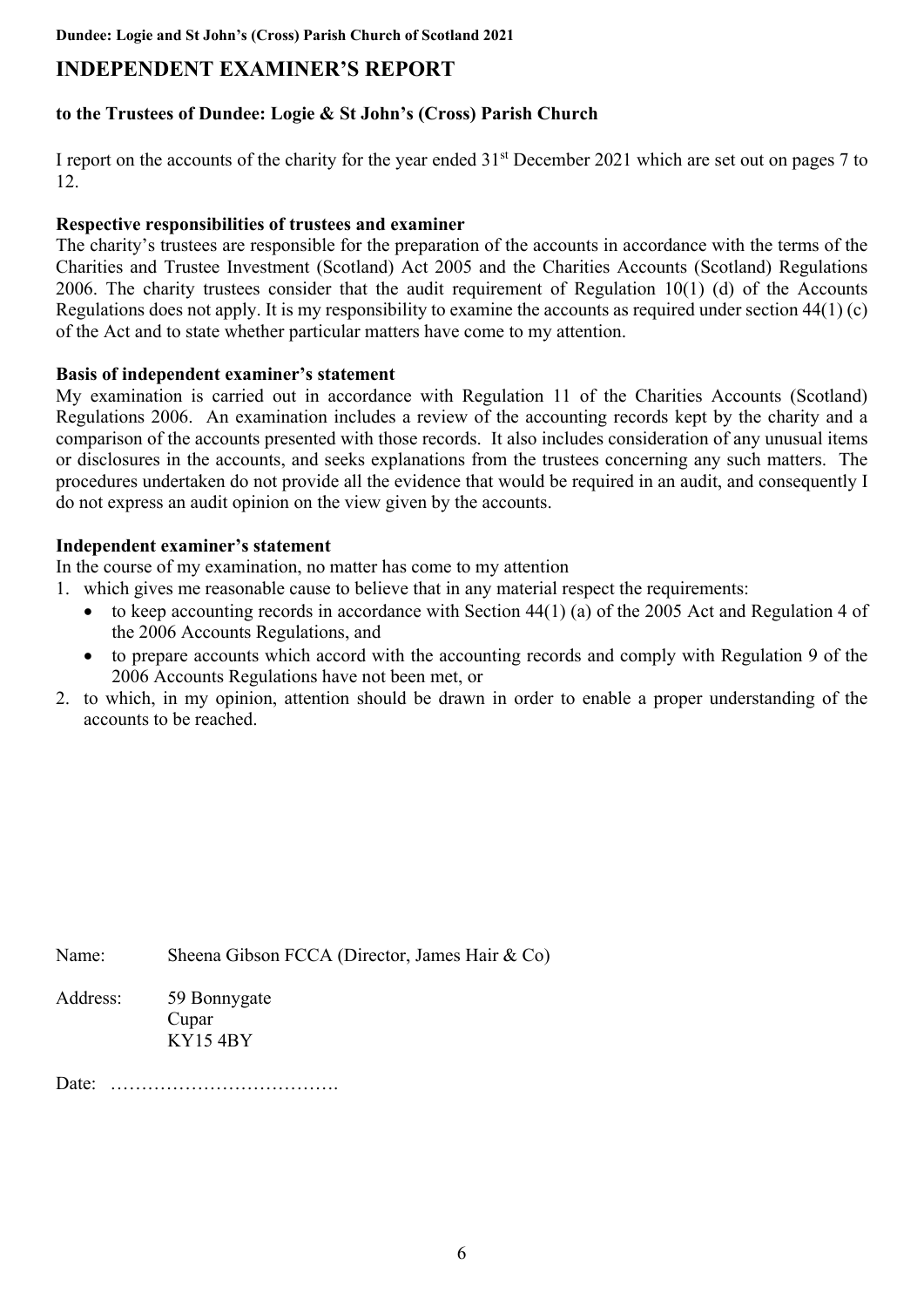# **Logie & St John's (Cross) Parish Church 2021 Receipts and Payments Account Year ended 31 December 2021**

|                                                                          | Unrestricted<br><b>Funds</b><br>2021 | <b>Restricted</b><br><b>Funds</b><br>2021 | <b>Total</b><br>2021  | <b>Total</b><br>2020 |
|--------------------------------------------------------------------------|--------------------------------------|-------------------------------------------|-----------------------|----------------------|
| <b>Receipts</b>                                                          | $\pmb{\mathfrak{L}}$                 | $\pmb{\mathfrak{L}}$                      | $\pmb{\mathfrak{L}}$  | $\pmb{\mathfrak{L}}$ |
| Donations                                                                | 60,451                               | 738                                       | 61,189                | 64,937               |
| Legacies                                                                 |                                      |                                           |                       |                      |
| Activities for Generating Funds                                          |                                      |                                           |                       |                      |
| Bank & Deposit interest                                                  | 44                                   |                                           | 44                    | 282                  |
| Investment income                                                        |                                      |                                           |                       |                      |
|                                                                          | 60,495                               | 738                                       | 61,233                | 65,219               |
| Rental of premises                                                       | 3,788                                |                                           | 3,788                 | 2,944                |
| Grants - Arklay Street Manse Fund                                        |                                      | 16,500                                    | 16,500                |                      |
| Insurance claim                                                          |                                      |                                           |                       |                      |
| Receipts from General Trustees<br>Other receipts                         |                                      |                                           |                       |                      |
| Refund of Manse Council Tax (vacancy)                                    | 803                                  |                                           | 803                   |                      |
| <b>Total Receipts</b>                                                    | 65,086                               | 17,238                                    | 82,324                | 68,163               |
| <b>Payments</b>                                                          |                                      |                                           |                       |                      |
| <b>Costs of generating funds</b>                                         |                                      |                                           |                       | 18                   |
| <b>Charitable activities</b>                                             | 72,034                               | 20,913                                    | 92,947                | 87,609               |
| <b>Governance costs</b>                                                  | 500                                  |                                           | 500                   | 500                  |
| <b>Total Payments</b>                                                    | 72,534                               | 20,913                                    | 93,447                | 88,127               |
| <b>Excess of Receipts over Payments</b><br>for the year before transfers | (7, 448)                             | (3,675)                                   | (11, 123)             | (19, 964)            |
| <b>Transfers</b>                                                         |                                      |                                           |                       |                      |
| <b>Excess of Receipts over Payments</b><br>for the year                  | (7, 448)                             | (3,675)                                   | $(1\overline{1,123})$ | (19,964)             |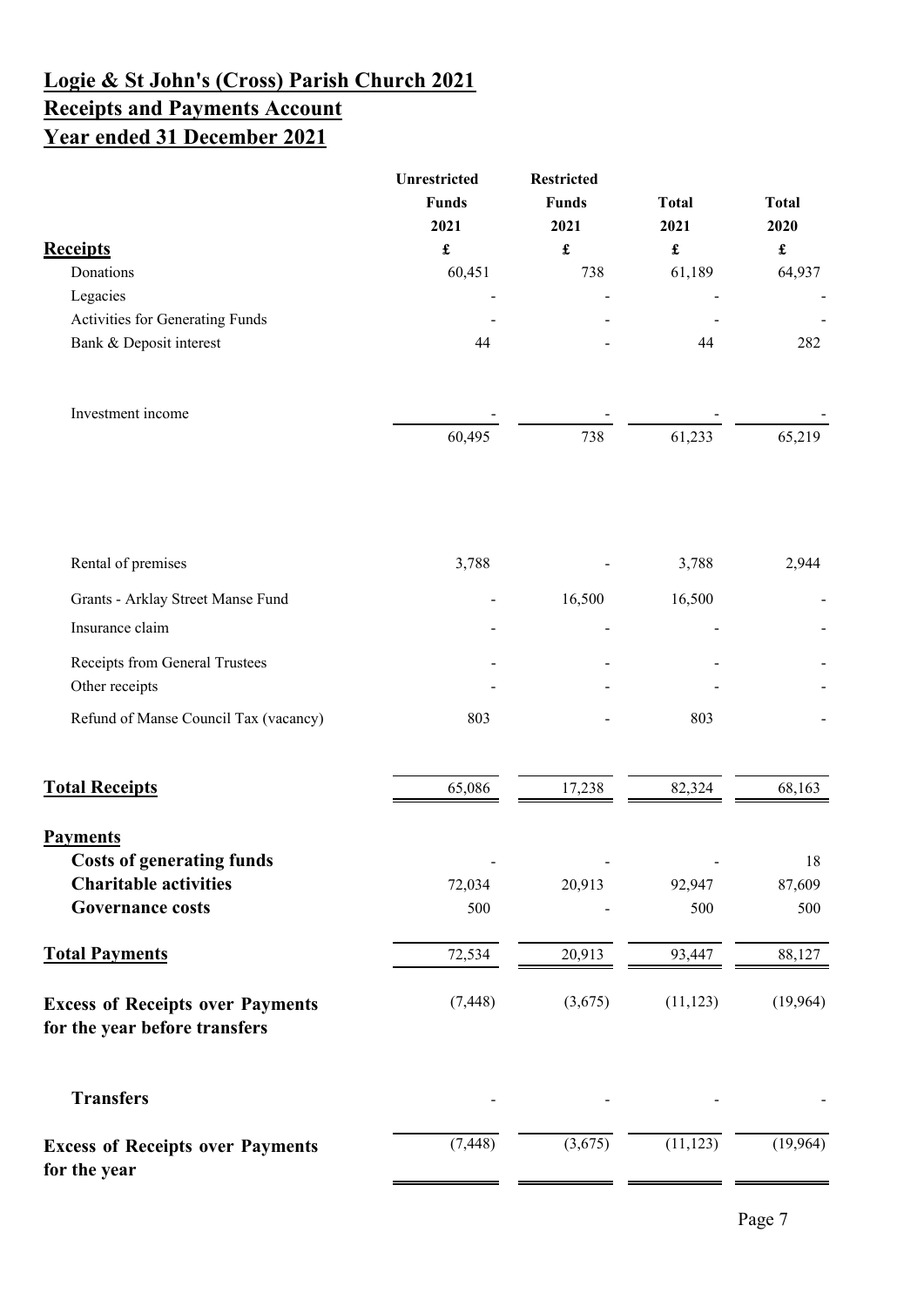# **Logie and St John's (Cross) Parish Church Statement of Balances At 31 December 2021**

|                                               |             | Unrestricted<br><b>Funds</b><br>2021 | <b>Restricted</b><br><b>Funds</b><br>2021 | <b>Total</b><br>2021 | <b>Total</b><br>2020 |
|-----------------------------------------------|-------------|--------------------------------------|-------------------------------------------|----------------------|----------------------|
|                                               | <b>Note</b> | $\pmb{\mathfrak{L}}$                 | $\pmb{\mathfrak{L}}$                      | $\pmb{\mathfrak{L}}$ | $\pmb{\mathfrak{L}}$ |
| <b>Bank &amp; Deposit Balances</b>            |             |                                      |                                           |                      |                      |
| brought forward, as stated                    |             | 55,150                               | 3,841                                     | 58,991               | 78,955               |
| third party funds/collections not remitted #1 |             | 1,125                                |                                           | 1,125                | 1,155                |
| <b>Movement</b> in year                       |             |                                      |                                           |                      |                      |
| <b>Excess of Receipts over Payments</b>       |             | (7, 448)                             | (3,675)                                   | (11, 123)            | (19,964)             |
| Bank & deposit balances                       |             | 48,827                               | 166                                       | 48,993               | 60,146               |
| Cash held on behalf of third party #1         |             | (1, 125)                             |                                           | (1, 125)             | (1,155)              |
| Total funds at end of year                    |             | 47,702                               | 166                                       | 47,868               | 58,991               |
| <b>Assets</b>                                 |             |                                      |                                           |                      |                      |
| Manse                                         |             | 275,000                              |                                           | 275,000              | 275,000              |
| Gift Aid Receivable (estimate)                |             | 6,000                                | 30                                        | 6,030                | 600                  |
|                                               |             | 281,000                              | 30                                        | 281,030              | 275,600              |
| <b>Liabilities</b>                            |             |                                      |                                           |                      |                      |
| Manse council tax from 26 November 2021       |             | 1,026                                |                                           | 1,026                | 3,000                |
| Independent examiner fee                      |             | 780                                  |                                           | 780                  | 500                  |
|                                               |             | 1,806                                |                                           | 1,806                | 3,500                |

The accounts were approved by the Kirk Session on 22/03/2022, and signed on their behalf by:

For and on behalf of the Kirk Session and Financial Board

**\_\_\_\_\_\_\_\_\_\_\_\_\_\_\_\_\_\_\_\_\_\_\_\_\_\_\_\_\_\_\_\_\_\_\_\_\_\_\_\_\_\_\_\_\_\_\_\_\_\_ Session Clerk**

**\_\_\_\_\_\_\_\_\_\_\_\_\_\_\_\_\_\_\_\_\_\_\_\_\_\_\_\_\_\_\_\_\_\_\_\_\_\_\_\_\_\_\_\_\_\_\_\_\_\_ Treasurer**

*#1 Includes £1125 for Royal Victoria Hospital Trust at 31 Dec 2021*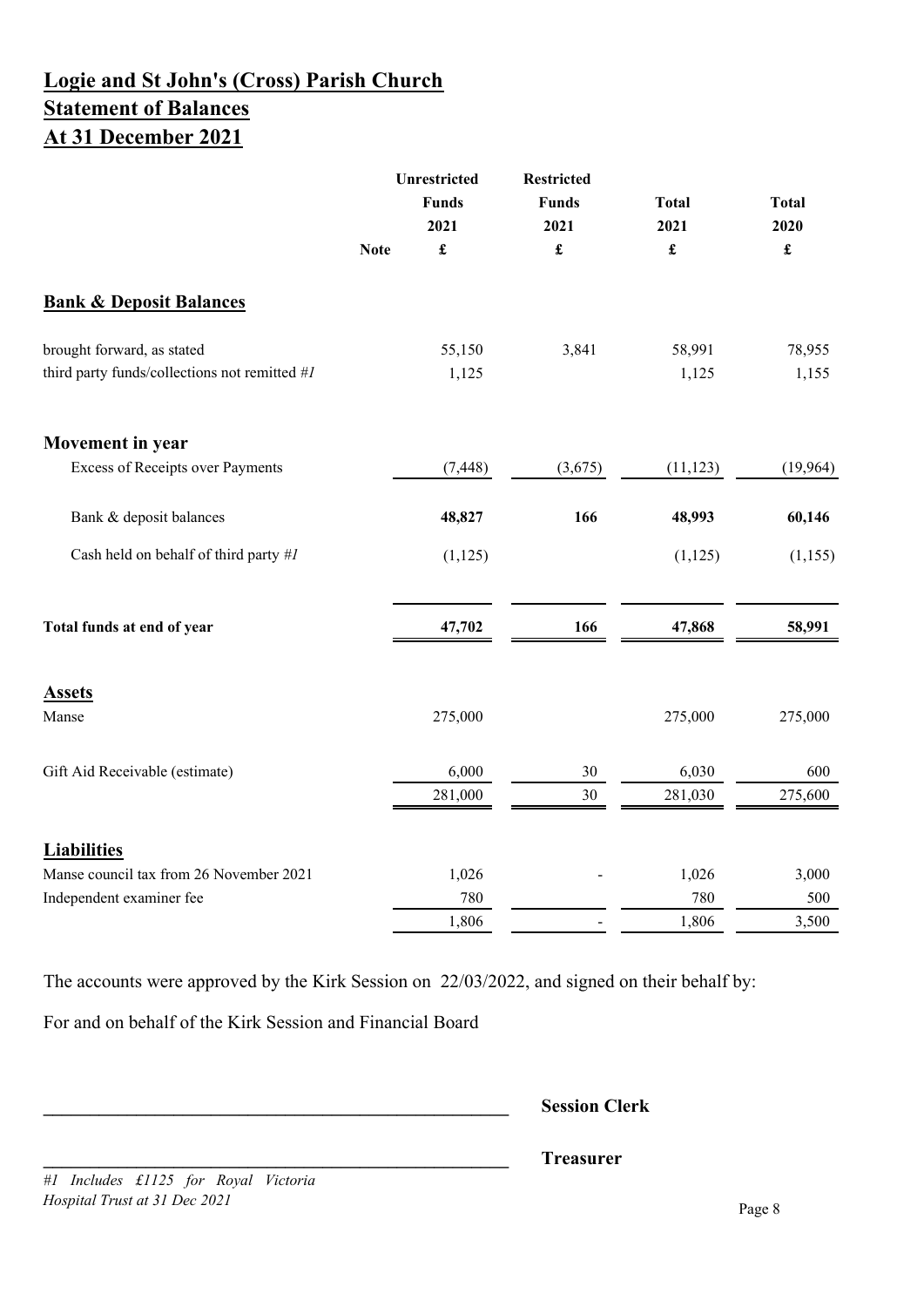# **Logie and St John's (Cross) Parish Church**

# **Statement of Balances**

## **Notes to the Accounts**

## **1. Trustee Remuneration and Related Party Transactions**

Rev David Gray received travelling expenses of £210. Manse council tax was not incurred during vacancy. No trustee or a person related to a trustee had any personal interest in any contract or transaction entered into by the charity during the year.

#### **2. Movements in Funds**

|                                    | At 1 Jan             |                      |                 |                      | At 31 Dec            |
|------------------------------------|----------------------|----------------------|-----------------|----------------------|----------------------|
|                                    | 2021                 | <b>Receipts</b>      | <b>Payments</b> | <b>Transfers</b>     | 2021                 |
|                                    | $\pmb{\mathfrak{L}}$ | $\pmb{\mathfrak{L}}$ | £               | $\pmb{\mathfrak{L}}$ | $\pmb{\mathfrak{L}}$ |
| <b>Unrestricted funds</b>          |                      |                      |                 |                      |                      |
| Designated Fund: The Guild         | 602                  | 1,363                | 820             | (700)                | 445                  |
| Designated Fund: Toddlers          | 865                  |                      |                 |                      | 865                  |
| Designated: Kirk Session of Dundee | 27,630               | 29                   |                 |                      | 27,659               |
| General Fund                       | 26,053               | 63,694               | 71,714          | 700                  | 18,733               |
|                                    | 55,150               | 65,086               | 72,534          |                      | 47,702               |
| <b>Restricted funds</b>            |                      |                      |                 |                      |                      |
| Flower Fund                        | 274                  |                      | 117             |                      | 157                  |
| Arklay Street Manse Fabric grant   |                      | 16,500               | 16,500          |                      |                      |
| Roof Repair Fund                   | 3,577                | 738                  | 4,296           |                      | 9                    |
|                                    | 3,841                | 17,238               | 20,913          |                      | 166                  |
| <b>Total funds</b>                 | 58,991               | 82,324               | 93,447          |                      | 47,868               |

### Purposes of Designated Funds

**Guild Fund**: Managed by the Guild Committee for the benefit of Christian Charities.**Toddler Fund**: Managed by the office bearers of Toddlers & Co for the benefit of children and their carers. Surplus funds donated to the church's general fund and to Christian charities. **Kirk Session of Dundee Fund**: From the former Parish Church of Dundee, now restrictions are removed and the Fund be used at the discretion of the Kirk Session.

#### Purposes of Restricted Funds

**Flower Fund:** This is a fund to provide flowers for display during services of worship. **Roof Repair Fund:** This fund (established 2018), is used solely for the repair and maintenance of the roofs and rainwater goods of the church buildings. **Arklay Street Manse Fabric grant** was authorised from the Arklay Street Manse Fund by Dundee Presbytery to pay for specified improvements to the Manse fabric during Vacancy.

#### Opening balance adjustment

Opening balance adjustment: The balance on the Kirk Session of Dundee Fund has had restrictions removed, and so it was agreed that this balance should be reallocated to designated funds. Restricted fund balance as reported at 31 December 2020 is £31,471, less: Kirk Session of Dundee Fund reallocated (£27,630) giving the amended restricted fund balance at 1 January 2021 as £3,841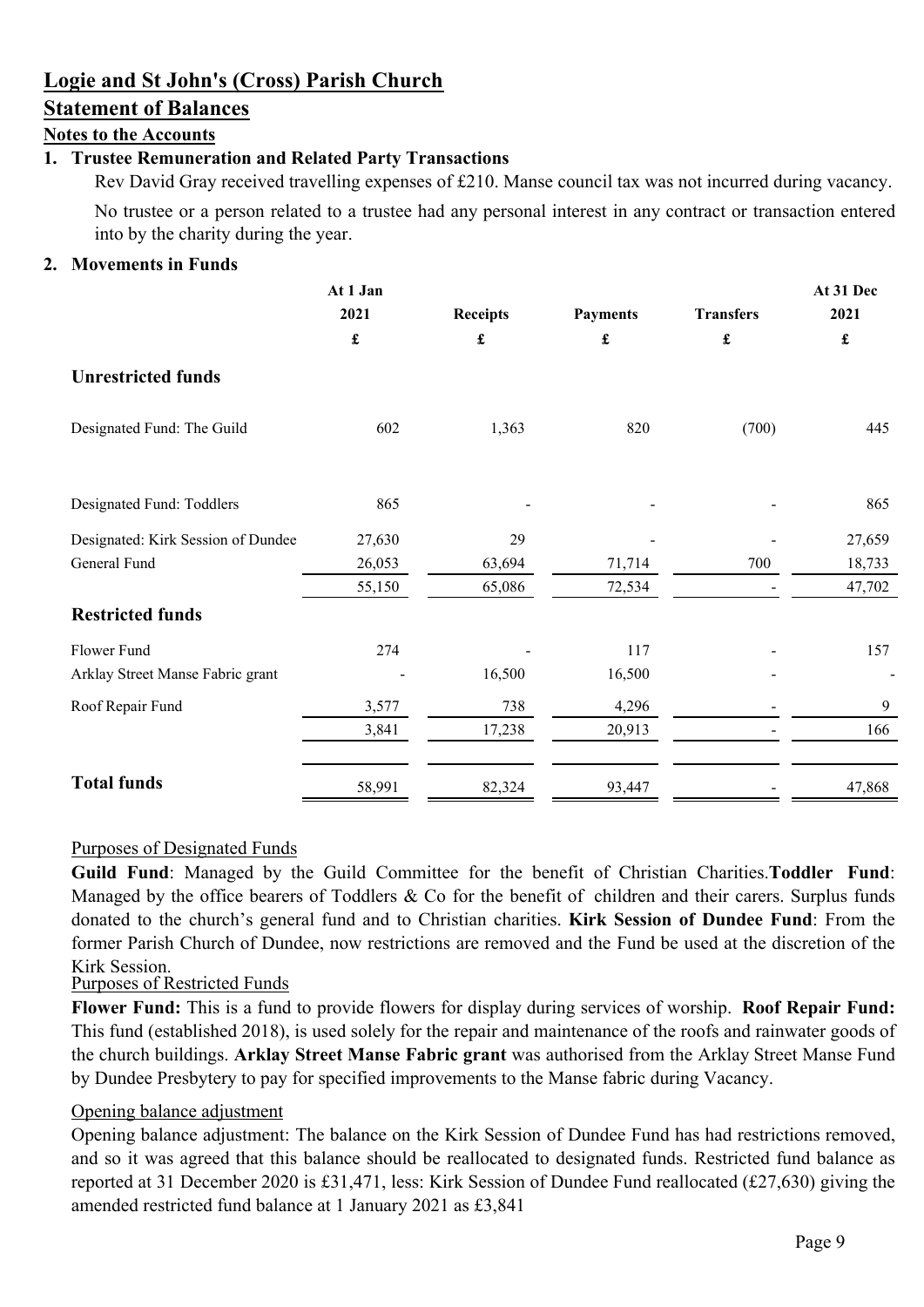| <b>Funds</b><br><b>Funds</b><br><b>Total</b><br>2021<br>2021<br>2021<br>$\pmb{\mathfrak{L}}$<br>$\pmb{\mathfrak{L}}$<br>£<br>3.<br><b>Analysis of Donations</b><br><b>Gift Aid Donations</b><br>39,034<br>39,034<br><b>Tax Recovered</b><br>5,712<br>148<br>5,860<br><b>Ordinary Offerings</b><br>7,138<br>7,138 | <b>Total</b><br>2020<br>$\pmb{\mathfrak{L}}$<br>39,287<br>15,835<br>6,047<br>187<br>25<br>334<br>322 |
|------------------------------------------------------------------------------------------------------------------------------------------------------------------------------------------------------------------------------------------------------------------------------------------------------------------|------------------------------------------------------------------------------------------------------|
|                                                                                                                                                                                                                                                                                                                  |                                                                                                      |
|                                                                                                                                                                                                                                                                                                                  |                                                                                                      |
|                                                                                                                                                                                                                                                                                                                  |                                                                                                      |
|                                                                                                                                                                                                                                                                                                                  |                                                                                                      |
|                                                                                                                                                                                                                                                                                                                  |                                                                                                      |
|                                                                                                                                                                                                                                                                                                                  |                                                                                                      |
|                                                                                                                                                                                                                                                                                                                  |                                                                                                      |
|                                                                                                                                                                                                                                                                                                                  |                                                                                                      |
| 100<br>100<br>Weddings & funerals                                                                                                                                                                                                                                                                                |                                                                                                      |
| Life and Work                                                                                                                                                                                                                                                                                                    |                                                                                                      |
| <b>Explore Notes</b>                                                                                                                                                                                                                                                                                             |                                                                                                      |
| Toddler fund income                                                                                                                                                                                                                                                                                              |                                                                                                      |
| Guild subs, donations<br>1,363<br>1,363                                                                                                                                                                                                                                                                          |                                                                                                      |
| 7,104<br>National Giving Day<br>7,104                                                                                                                                                                                                                                                                            |                                                                                                      |
| 590<br>Roof repair fund<br>590                                                                                                                                                                                                                                                                                   | 2,900                                                                                                |
| 60,451<br>738<br>61,189                                                                                                                                                                                                                                                                                          | 64,937                                                                                               |
| 4. Analysis of Payments                                                                                                                                                                                                                                                                                          |                                                                                                      |
| <b>Charitable activities</b>                                                                                                                                                                                                                                                                                     |                                                                                                      |
| Ministries & Mission                                                                                                                                                                                                                                                                                             |                                                                                                      |
| 27,709<br>27,709                                                                                                                                                                                                                                                                                                 | 42,967                                                                                               |
| 531<br>531<br>Presbytery dues                                                                                                                                                                                                                                                                                    | 626                                                                                                  |
| 210<br>210<br>Minister's travel expenses                                                                                                                                                                                                                                                                         | 720                                                                                                  |
| Pulpit supply<br>7,326<br>7,326                                                                                                                                                                                                                                                                                  | 210                                                                                                  |
| Church Fabric<br>7,056<br>7,056                                                                                                                                                                                                                                                                                  | 6,757                                                                                                |
| Manse Fabric (inc. grant)<br>16,500<br>30,837<br>14,337                                                                                                                                                                                                                                                          | 1,625                                                                                                |
| Manse Council Tax                                                                                                                                                                                                                                                                                                | 2,877                                                                                                |
| 6,686<br>6,686<br>Insurance                                                                                                                                                                                                                                                                                      | 6,697                                                                                                |
| 2,604<br>Heat and light<br>2,604                                                                                                                                                                                                                                                                                 | 6,776                                                                                                |
| Cleaners                                                                                                                                                                                                                                                                                                         | 1,619                                                                                                |
| 196<br>196<br>Printing, stationery, posts                                                                                                                                                                                                                                                                        | 890                                                                                                  |
| 545<br>545<br>Waste collection                                                                                                                                                                                                                                                                                   | 450                                                                                                  |
| Manse removal expenses<br>1,706<br>1,706                                                                                                                                                                                                                                                                         |                                                                                                      |
| 862<br>862<br>Communications                                                                                                                                                                                                                                                                                     | 713                                                                                                  |
| 623<br>623<br>Licences                                                                                                                                                                                                                                                                                           | 604                                                                                                  |
| Office Supplies<br>282<br>282                                                                                                                                                                                                                                                                                    |                                                                                                      |
| 237<br>237<br>Housekeeping                                                                                                                                                                                                                                                                                       | 256                                                                                                  |
| 117<br>Flowers<br>117                                                                                                                                                                                                                                                                                            |                                                                                                      |
| Overseas Mission                                                                                                                                                                                                                                                                                                 | 700                                                                                                  |
| 214<br>Books, gifts, candles etc<br>214                                                                                                                                                                                                                                                                          | 180                                                                                                  |
| Life & Work                                                                                                                                                                                                                                                                                                      | 275                                                                                                  |
| Explore notes                                                                                                                                                                                                                                                                                                    | 32                                                                                                   |
| Pension Contribution<br>90<br>90                                                                                                                                                                                                                                                                                 | 90                                                                                                   |
| Toddlers expenditure                                                                                                                                                                                                                                                                                             | 989                                                                                                  |
| Guild donations<br>820<br>820                                                                                                                                                                                                                                                                                    | 363                                                                                                  |
| 4,296<br>Roof repair (from fund)<br>4,296                                                                                                                                                                                                                                                                        | 11,193                                                                                               |
| 72,034<br>20,913<br>92,947                                                                                                                                                                                                                                                                                       | 87,609                                                                                               |

Page 10